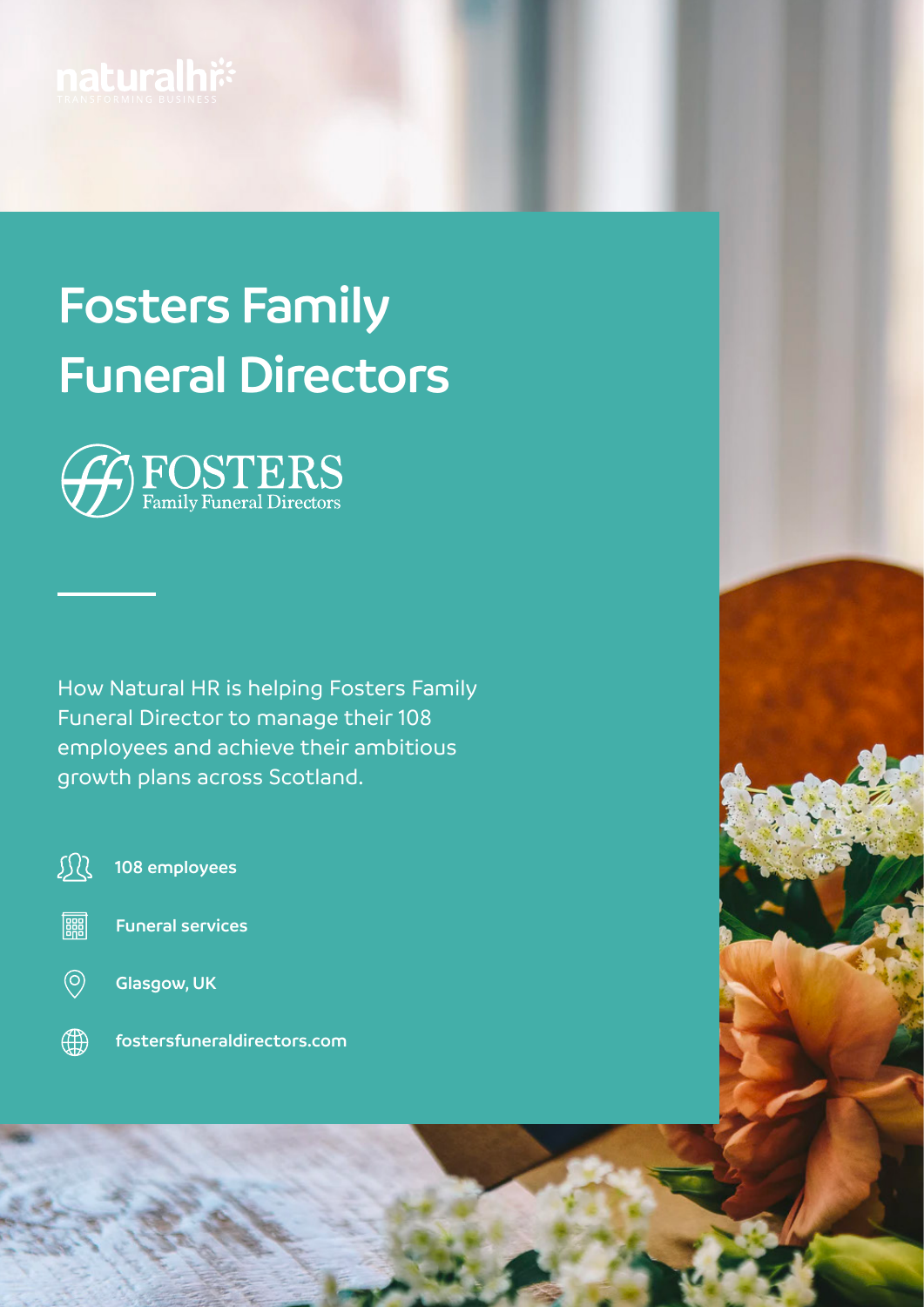# **The client**

#### Fosters Family Funeral Directors

Fosters Family Funeral Directors provides assistance to families that are arranging a funeral for a loved one. Priding themselves on their personalised, award-winning services; Fosters has parlours throughout Scotland.

As part of the Independent Family Funeral Directors group of companies, Fosters is just one of the three businesses that sit under the umbrella of Independent Family Funeral Directors. This also includes Paisley Woodside Crematoria with two chapels and peaceful gardens for families to remember and celebrate the lives of loved ones.

With 108 employees based in funeral parlours across the Scottish mainland, the company has ambitious growth plans for the year ahead.

# **The challenge**

#### No HR management system in their multi-site business across Scotland

Chloe Jordan is the HR Advisor at Fosters Funeral Directors and joined the business as its first HR employee in 2018. With over a hundred employees across 18 locations throughout Scotland and no incumbent HR system, the lack of a central location for all employee records and files became increasingly challenging.

**"There wasn't one central location for our HR files. A lot of it was kept in filing cabinets."**

**Chloe Jordan,** HR Advisor

She explains: "We have sites all over Scotland, and there wasn't one central location for all of our HR files. At the time, each company had one location where everything was stored so that involved the HR team collating all the data that we could find. A lot of it was kept in filing cabinets.

"The struggle that we had was that we didn't know if that was all of the data, it was a paper-based system, and things go missing. We didn't know what we had and what we didn't have. We weren't up to speed with the terms and conditions that applied to each different employee, including roles, locations and salaries.

"From a legal perspective, we weren't actually sure how legally compliant the company was at that point."

As the team battled through the arduous task of collating all of their HR data from across multiple sites, they quickly looked to software to streamline and facilitate the simple management of their employees: "We wanted something that would bring everything together and one system that did it all."

# **The solution**

#### A comprehensive system that would do everything for a growing business

As the HR team grew, the need for a system became increasingly apparent. Chloe explains how their search for an HR system began in earnest: "We started looking at all the products and services that were in the market that we could potentially use and matching one to our business. It was almost like we were doing an interview with each company!

"We sifted through which system was best for us, what suited us, the technicalities it could provide us with and gradually shortened our list down to three providers, including Natural HR."

Conscious of their lofty growth plans, the team at Fosters looked for a system that could grow as they did: "If you're going to scale and grow the business, the system has to grow with you, and this was one of the main factors that we had in mind when choosing a system."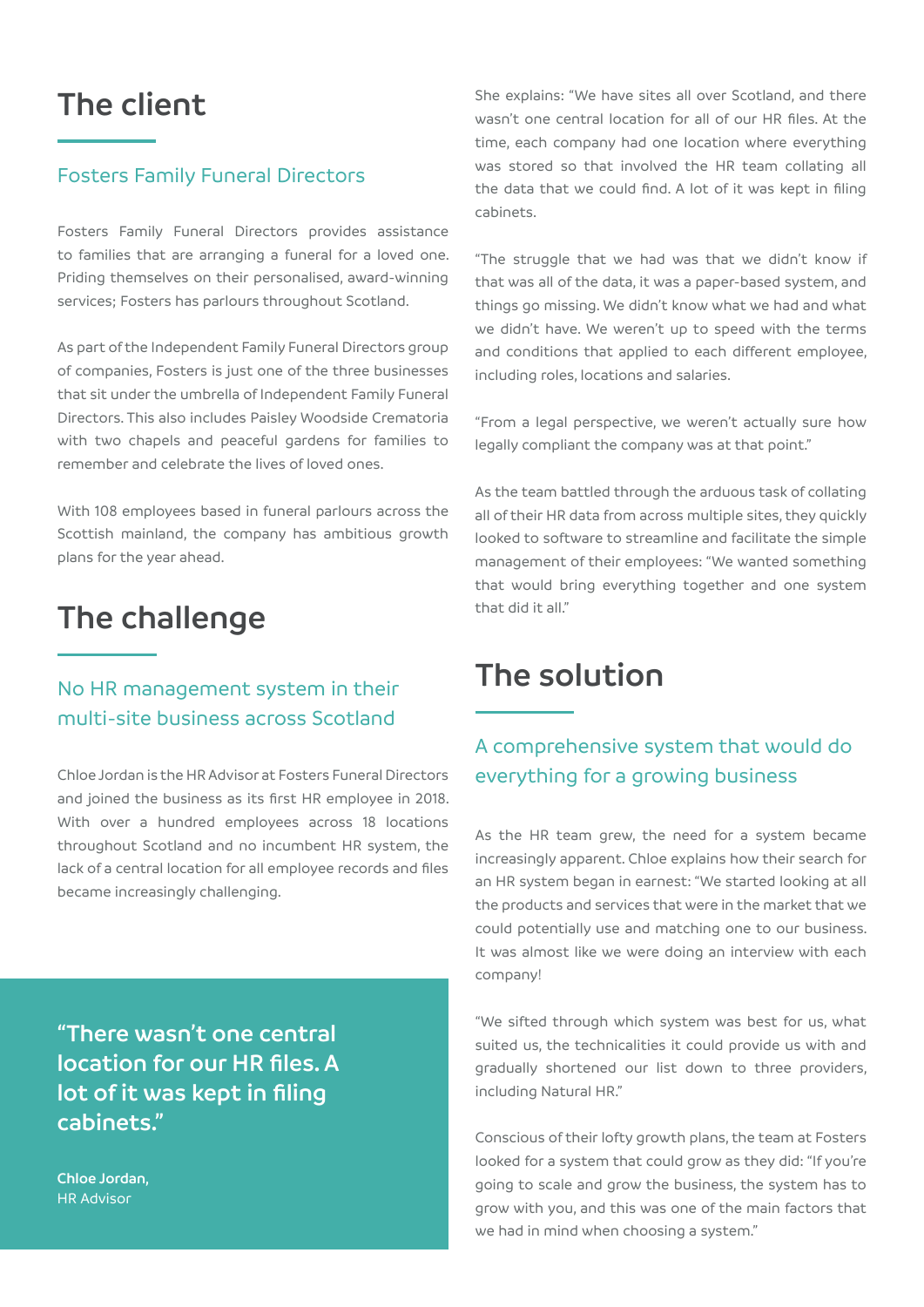In the final throes of their decision-making process, a few key factors contributed to their decision to purchase Natural HR: "Picking the right system was critical for our business. Knowing that Natural HR was in the UK, we'd have round the clock support and we were given so much information about what the system could offer us were some of the main factors we had in mind when selecting a system."

### **The benefits**

#### Renewed focus on strategic HR tasks that add tangible value to the business

Having made their decision to introduce Natural HR into the business, the HR team at Fosters Funeral Directors enlisted the help of an internal project manager to help with the implementation process. "Our project manager dealt with a lot of the timescales and worked alongside Natural HR's implementation manager to make sure we were submitting all the data as and when required. As an HR team, we worked on the collation of the data to upload into the system. We gathered all of the data together and worked through it in a logical sequence to collate and upload all of the personal information first into the system and get it up and running."

Since introducing Natural HR in the summer of 2019, Chloe and the HR team have hailed the system as the 'Holy Grail' of their HR department!

"Natural HR is on my screen from 9 to 5, all day, every day! We use it for such a wide range of activities. The reporting function is one of the main things that we use the system for, whether that's downloading reports that our executive team require or whether it is for my own knowledge. But also documents, recruitment, expenses and mileage. Basically, everything you need as an HR professional is within the system."

Having come from an HR department that was 100% paper-based, Chloe has found the document management capabilities of Natural HR invaluable: "The company documents module is an area that removes the need for paper entirely. We were able to standardise our employee handbooks across the group and renew our policies to make sure there was consistency in all of our companies."

With employees spread across such a vast geographic area, the electronic signatures have been incredibly useful as Chloe explains: "We provide them with the information that they need as an employee and to know that the support is there. We use electronic signatures to get people to sign and say that they fully understand our policies."

As the company approaches its second year using Natural HR, Chloe and her team have found the forms in Natural HR instrumental in their transition to a streamlined HR department. "Forms and workflows are two of the main features we use consistently – plus we're working on more! Being able to build your own bespoke forms to what the company needs was one of the main things that attracted us to Natural HR. We have rolled out everything from accident reporting forms to grievance forms, whistleblowing forms and wellness action plans and probationary forms.

"For us, it is having that electronic platform where we aren't dealing with paper-based forms that can get lost and are all in the system. This is critical to us as a business, as it removes the need to go through an email trail trying to find all the information – it is there in black and white and there is a process within the system. It just makes life a lot simpler, not only for HR but our managers too."

With the system by their side, the HR team is now able to focus on tasks that add tangible value to their business, rather than on record-keeping and admin. "It's not taking an hour or two out of our day to do the basic tasks that shouldn't take long anymore - but without the system, it would take long!"

> **"Natural HR is on my screen from 9 to 5, all day, every day! Basically, everything you need as an HR professional is within the system."**

> > **Chloe Jordan,** HR Advisor